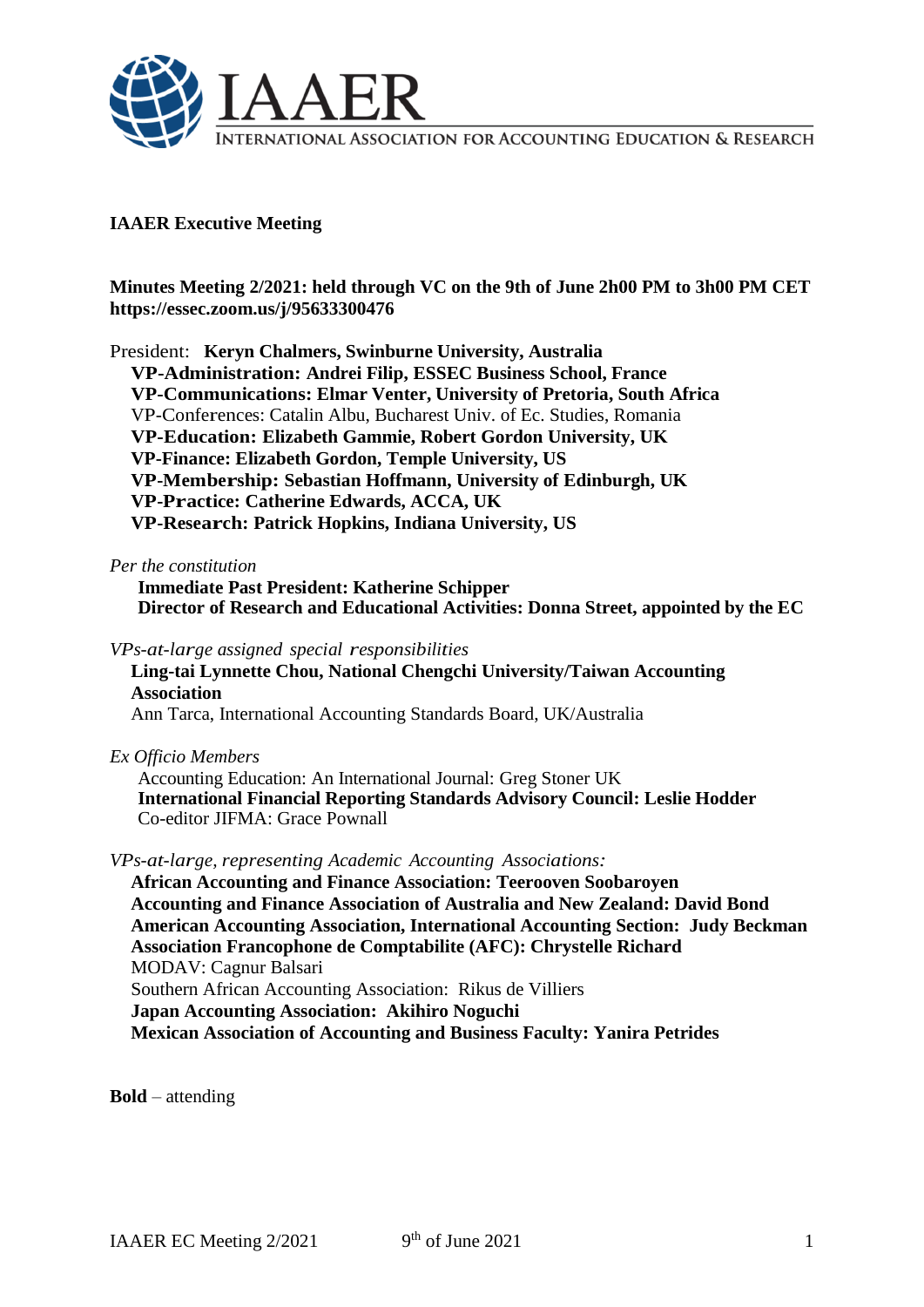

International Association for Accounting Education & Research

| <b>Item</b><br>No. | <b>Item</b> | <b>Action</b><br><b>Required</b> | <b>Speaker</b> |
|--------------------|-------------|----------------------------------|----------------|
|                    | Welcome     | For noting                       | K. Chalmers    |

IAAER President CHALMERS calls the Executive Committee (EC) meeting to order at 2h00 PM, CET. She welcomes the participants.

CHALMERS presents the minutes from the 27th of January EC meeting (through VC). CHALMERS makes a motion to approve the minutes. The minutes are unanimously approved.

| President's Report<br>K. Chalmers<br>For<br>discussion |
|--------------------------------------------------------|
|--------------------------------------------------------|

# CHALMERS goes through the list of action items.

CHALMERS thanks BECKMAN for a successful cooperation for the joint meeting with IAS AAA conference.

| т. | <b>DREA</b> | For noting | D. Street |
|----|-------------|------------|-----------|
|----|-------------|------------|-----------|

STREET presents the DREA report that have been made available to the EC members.

## *IAAER KPMG Grant Program to Inform the IASB*

The second deliverable for Round 7 was hosted by the IASB in a virtual format June 1-2, 2021. In addition to members of the Program Advisory Committee (Schipper, Barth, Street, Hopkins, Tarca) the event was attended by several IASB Board and Staff Members including the incoming IASB Chair Barckow. Two representatives of the IAASB observed the deliverable (James and Simnett). Tarca and Schipper to report.

The next (and last) deliverable for Round 7 will be held 3rd quarter 2022.

#### *Collaborations with IAASB*

The first semi annual meeting of IAASB (Seidenstein, Botha, James, Simnett, Marten) and IAAER (Street, Erchinger, Chalmers, Schipper, Hopkins, Tarca, Gordon) representatives was held on May 5, 2021.

The May 5 agenda included:

- Updates on current topics from each organization
- Future Collaboration Opportunities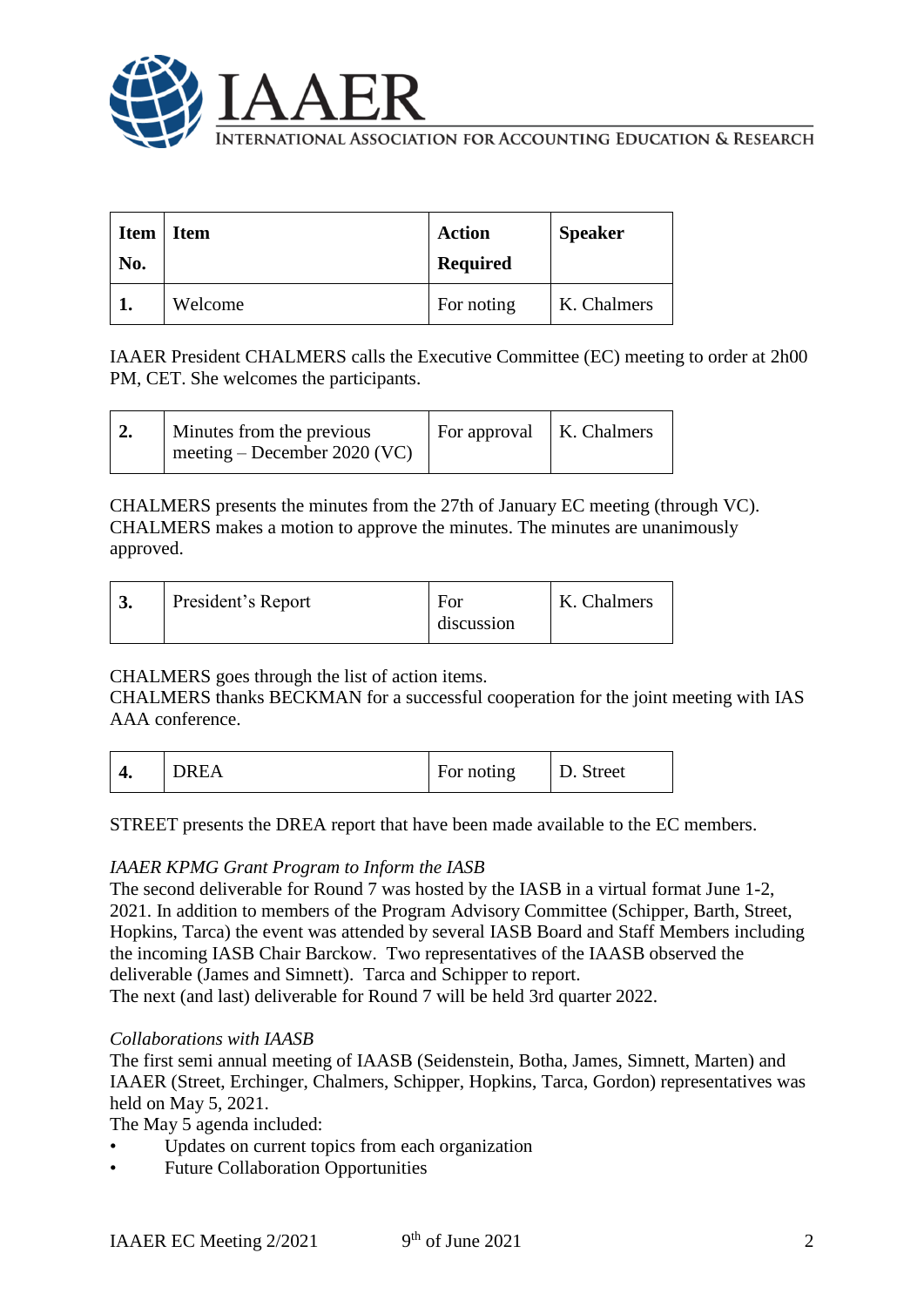

INTERNATIONAL ASSOCIATION FOR ACCOUNTING EDUCATION & RESEARCH

• Next semi-annual meeting – November 3rd, 7am-8.30am New York time

Action items for IAAER following May 5 meeting include

- Research 'Invites'
- Invite papers for JIMFA 2nd and 3rd issues 2022. Potentially select a topic to inform both IAASB and IASB
- Possible paper on incorporation of new and revised Auditor Reporting Standards into the accounting curricula. Need to find a journal.

LCE Roundtables

- Input is welcome.
- Likely three roundtables European-Africa, Americas, and Asia-Oceania.
- Each roundtable to be limited to 25 participants with a mix of IAASB representatives, SMP representatives, preparers, users, and academics. The latter to be limited to IAAER members.
- Exposure draft due out mid-2021. Roundtable(s) should be scheduled for 3rd quarter or early 4th quarter 2021.
- Would like to invite an IAAER Committee to prepare a summary that would serve as a comment letter. Recommendations for a journal that would publish the IAAER Committee report are welcome.

Update IAASB Regarding Ongoing Research Addressing Assurance of EER

• As an aside, Audit Analytics will soon release a report on EER Assurance of 2019 reports. The report was commissioned by IFAC. IFAC has offered to host a presentation/workshop on the report for IAAER.

Comment Letters

 $LCE - Could this flow from the roundtable(s)?$  If so, how to motivate an IAAER Committee to write up a summary/comment letter. Can anyone suggest a journal that would be interested in publishing the summary/comment letter?

Keep IAASB updated on future IAAER conferences/events

- IAAER and TAA November 2021: Simnett will participate on the 18th and Sachiko Kai on the 19th (both plenary panels). The conference organizers need to follow up with our IAASB, IPSASB, IESBA speakers.
- Discuss potential for having an IAASB panel member for the upcoming conference with AFC in Bordeaux – 2022.

## *JIFMA*

Going forward, Gordon and Street are working to identify one or more Institutional Perspective section papers for each issue of JIMFA.

- Joint venture investments: An analysis of the level of compliance with the disclosure requirements of IFRS 12, Sarquis, Santos, Lourenço, and Braunbeck, 207-232, May 2021 – based on extension of research sponsored by IAAER KPMG Grant Program to Inform the IASB.
- 3rd issue of 2021, an interview with incoming IASB Chair Andreas Barckow.
- See above IAASB action items for 2022 plans for issues 2 and 3.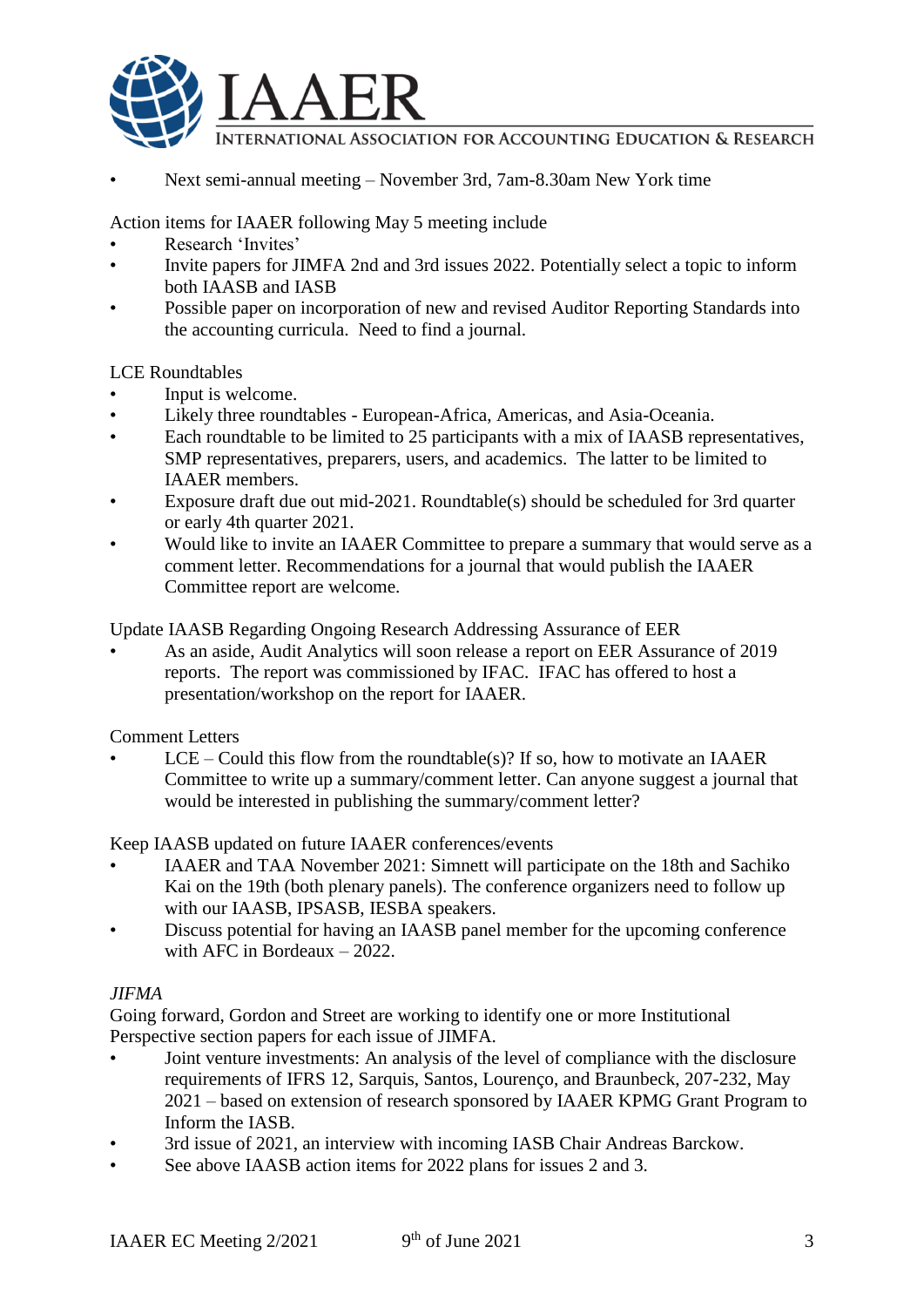

International Association for Accounting Education & Research

Grace Pownall is doing an excellent job as the Accounting co-editor of JIFMA. The IAAER EC owes her a tremendous thanks.

#### *Accounting Education*

On May 7, Gammie and Street meet with the Editor and Associate Editors of AE to discuss the IAAER and AE relationship.

*IAAER Representation on IAASB LCE Reference Group* RICHARD represents IAAER on the LCE Reference Group.

#### *IFAC Education Collaborations*

On May 3, Chalmers, Gammie, and Street met with IFAC Director of Education Partridge, IFAC Principal, Strategic Initiatives Kusz, and IFAC Director of Research Arnold.

#### *IFAC EER Discussions*

Street met with Arnold, Dave Madon, Scott Hanson to discuss a forthcoming Audit Analytics report on EER Assurance that was sponsored by IFAC. IFAC has offered to run a presentation/workshop for IAAER following release of the report.

#### *IAAER ACCA Central and Eastern European Emerging Accounting Scholars Research Workshop, Bucharest (Romania), June 7-8, 2021*

The Association of Chartered Certified Accountants (ACCA) together with IAAER hosted our annual joint workshop to provide scholars from CEE with feedback on their research proposals and to help further develop their research skills.

#### *IAAER Conferences and Workshops*

IAAER participation in AAFA Emerging Scholar Colloquium & Annual Conference (1 to 3 Sep 2021) – Catalin and Nadia Albu to represent IAAER.

IAAER/Taiwan Accounting Association Joint Conference, Taipei (Taiwan), November 18-19. Accounting Section of VHB / IAAER Joint Conference 2022 (the VHB now run an annual conference for all business disciplines. With no separate accounting section VHB conference, this collaboration requires more discussion).

42nd AFC Congress with IAAER, Bordeaux (France), 2022.

Cracow University of Economics / IAAER Joint Conference, Krakow (Poland), September 2023 (dates forthcoming).

#### *IAAER Student Assistant*

The University of Dayton Dean of the School of Business and IAAER have signed a one year agreement. IAAER will fund a student assistant who will work 8 hours per week for IAAER. The contract ends in May 2022. Tori Jacobs will assist with posting material to the IAAER website, assisting with formatting and email distribution of the IAAER quarterly newsletter, entering financial transactions into QuickBooks, generating monthly membership and financial reports, and answering IAAER email (or forwarding to the appropriate IAAER officer), as well as other IAAER-related duties assigned by Street.

**5.** VP Reports